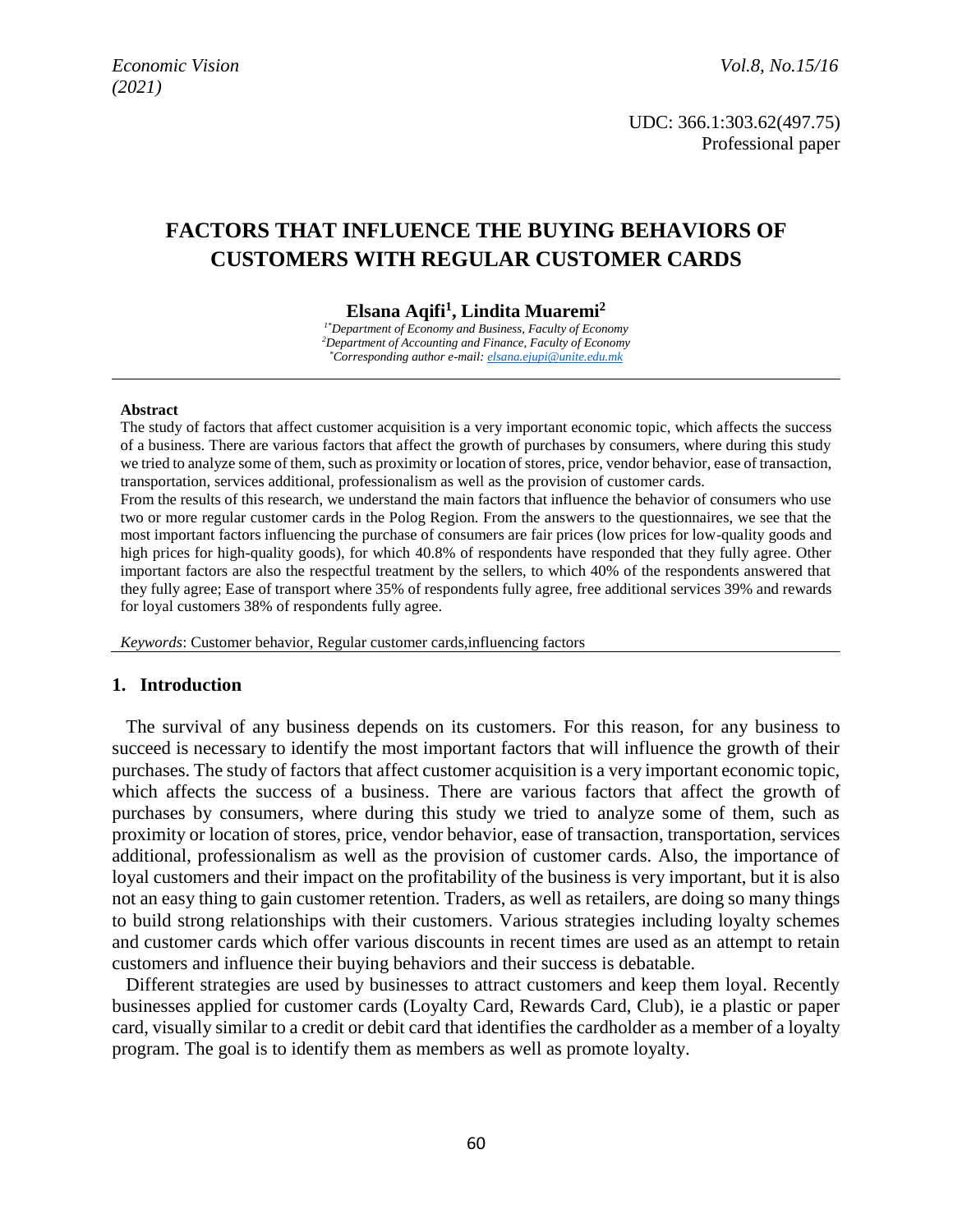### **2. Literature review**

The purchase decision process is the decision-making process used by consumers in relation to market transactions before, during, and after the purchase of a good or service. It can be seen as a special form of cost-benefit analysis in the presence of multiple alternatives. (Blackwell and Rodger 1968)

Research shows that customers go through a five-stage decision-making process in their purchases. The individual phases are summarized below accompanied by brief explanations about them. (Friesener, 2014).

*Stage one*. The first stage is recognizing the problem or need and here the buyer has a need or problem that needs to be solved, and this is the beginning of the buyer's decision process.

*Stage two*. The second stage is where we start looking for information about the product or service. Shoppers here start looking around to find out what is out there in terms of choice, and they start working on what might be the best product or service for solving the problem or meeting any need.

*Stage three.* The third stage looks at the evaluation of the available alternatives with which the buyer decides on a set of criteria by which he evaluates each alternative.

*Stage four*. We buy or choose a product/service/supplier in the fourth stage. Individuals or teams of buyers make the final choice of what to buy and from whom to buy it.

*Stage five*. Interestingly, the process does not stop at the point of purchase because there is a fifth stage called post-purchase evaluation. The process continues even when the product or service is being consumed by the individual or business. So, if it does not meet your needs or solve your problem, you can take action to improve your product or service. Your actions at this point can inform other potential buyers who want to hear about your experiences - good or bad.

Studies show that retailers think that their businesses can grow strongly if they better connect with customers via email, use hidden cameras to learn how customers make purchasing decisions, and so on. However, the key to prospering in any business is to offer customers the best solutions to their problems, to be respected, to connect with them on an emotional level, to offer fair prices and easy customer access to the things that are needed, payment and movement without much delay (Berry, 2001, p. 51). If the factors mentioned above are true, then why should retailers issue customer cards instead of focusing on these factors?

Purchasing situation, personal influences and social influences are the three main factors that identified as other key factors influencing customer buyer behavior (Jobber & Lancaster, 2000, p. 40).

In today's competitive retail environment, the idea of retaining customers is a daunting task. The successful ones are the ones who can decide and keep the most competitive advantages to their customers. Therefore, a loyalty program is considered one of reliable tools to force potential customers to see their business partners top others.

Many theoretical reasons support the reward-based loyalty program as one positive measure that affects both the retention of the client and the development of the client's share.

First, psychological studies conducted by Latham and Locke, showed that rewards can be very motivating (Peter C. 2003, p. 35). Research also shows that people have a strong incentive to react in such a way necessary to earn some kind of reward in the future (Nicholls, 1989, p. 96). According to Roehm, Pullins, and Roehm it is logical to assume that in the case of a loyalty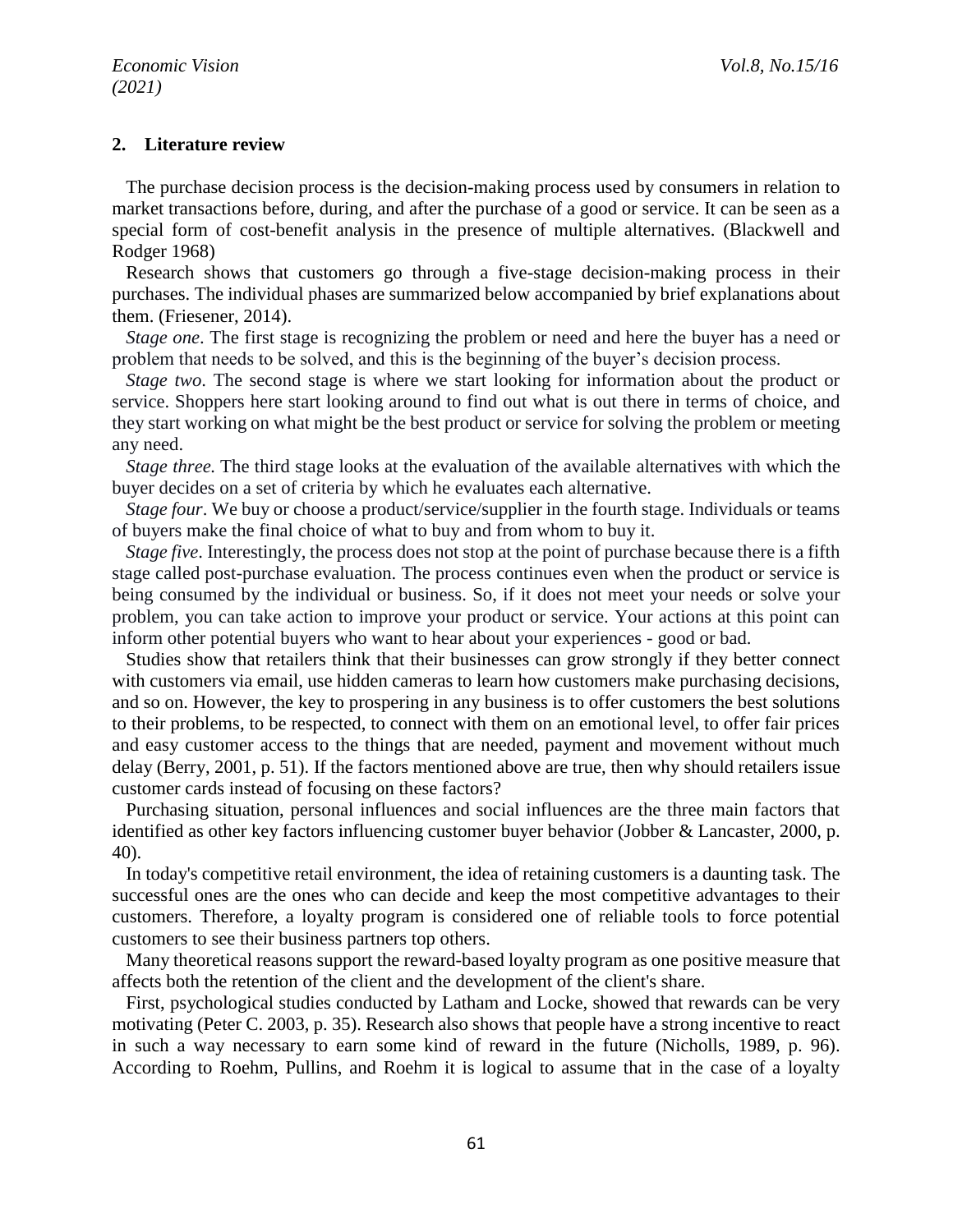program, a client may be motivated to purchase the sponsor brand program repeatedly by providing program incentives (Peter C. 2003, p. 36).

Again, because the reward structure of the program usually depends on the past customer behavior, program, and loyalty can prevent customers from competing with other competitors. For example, if the reward structure depends on the duration of the energy, customers would be reluctant to switch (due to a time delay to make a high level of rewards can be obtained from another supplier). Klemperer, Dick and Basu share the opinion enterprise costs are a precursor to a number of customer loyalty (Peter C. 2003, p 36)

Argument Despite the theoretical in support of the positive effect of loyalty programs on customer retention and customer action, many studies like Dowling, among others, have questioned this effect. In contrast, Bolton and Rust have found that loyalty programs have a good effect on them, positively on customer retention (Peter C. 2003, p. 36)

Regular customer cards have a kind of bonus system, which rewards the customer with some bonus points for being loyal to the organization, or they justify it holders enjoy different types of special offers provided for these card holders. The cards come in two different versions with different uses. However, the basic idea of cards should function as a tool for marketing customer relationships to promote customer loyalty, cited in Korttitapahtumat (Boedeker, 1997).

Long-term relationship is a key objective of regular customer card (RCC). However, in the case of everyday products the function may not be reliable because switching to another retailer is quite easy in some situations. (Jackson, 1985) describes this type of situation as the "always one stock" model, which means that a customer can easily change or move from one retailer to another and much more.

Kilpailjoiden explains that many companies and organizations in Finland implement what is called "regular customer programs" to attract and retain customers. This means there have been various types of "regular customer cards" implemented in Finland at a faster speed. In Finland, there are about four leading retailers in the day-to-day product sector which issue some sort of card system to their regular customers as a tool in practicing customer relationship marketing. Among a population of just over five million, there are over two million of these cards in use (Boedeker, 1997).

The purpose of retail stores that issue customer cards is to connect customers with it.

Organizations, to some extent, can succeed in this objective, but the assumption that special offers or bonus points are the sole purpose of the customer can be very simple.

There is a great deal of research on "why people buy" (Boedeker, 1993) and economic aspects are just one dimension of the benefits for which consumers expect. Therefore, regular customer cards have only limited effect with this the marketing aspect of relationships (Boedeker, 1997). This raises the question of what other factors influence customers to visit a particular store.\

#### **3. Working methodology**

To answer the questions of this scientific research, the quantum method is seen as the most appropriate method to conduct this study. This method, through the realization and distribution of the questionnaire to different customers, enables the provision of quality data to achieve its purpose.

The questionnaire contains about fifteen different questions which enable answers that are directly related to the research questions initially expressed. Space was also provided in a separate question for clients to express their views if they were not satisfied with the opportunities offered.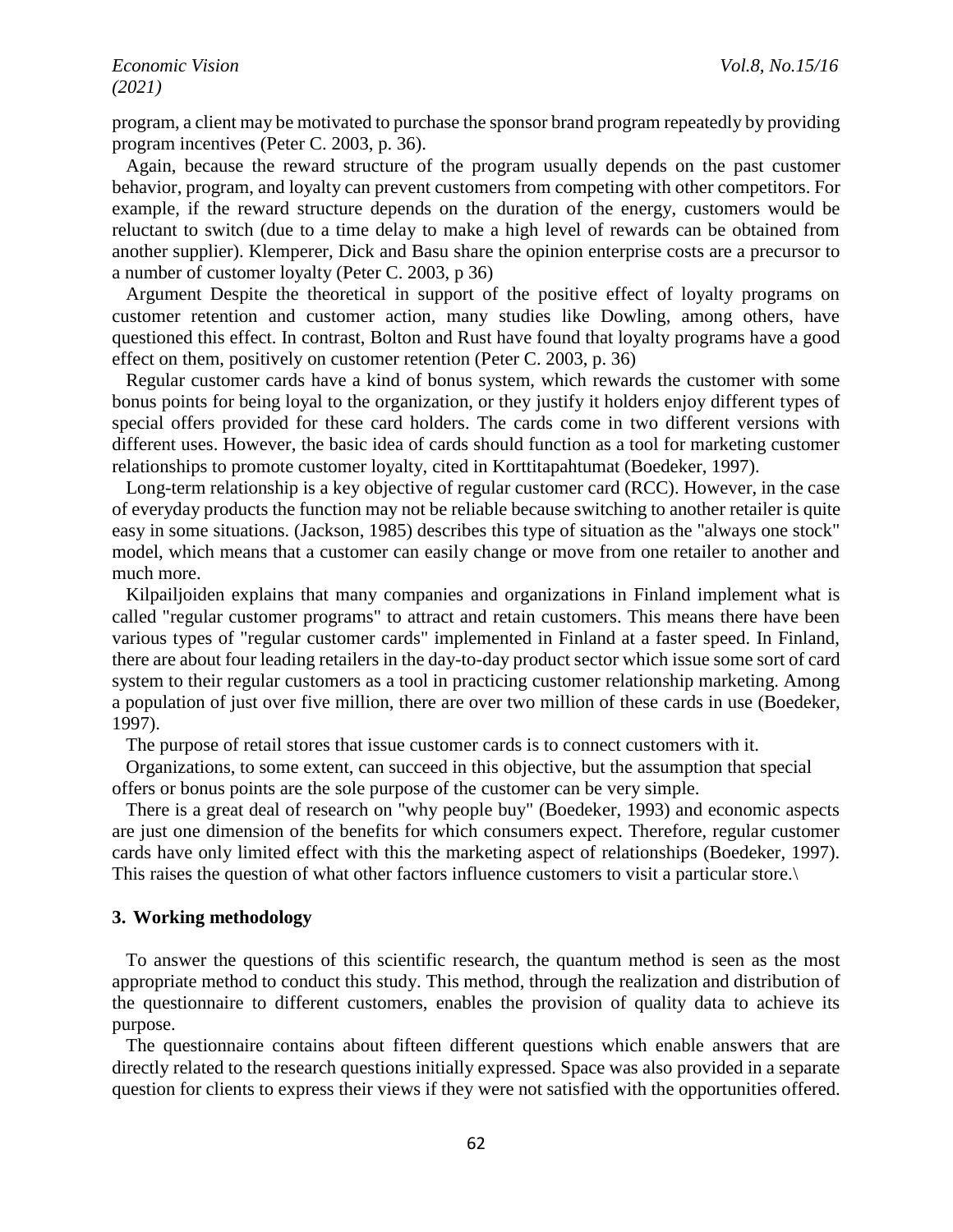*Economic Vision Vol.8, No.15/16 Vol.8, No.15/16 (2021)*

120 questionnaires were distributed and completed in the research. The questionnaires were distributed to potential buyers from the age of 18-45, randomly through various businesses and shopping centers in the Polog region. The highest positive response is considered as the main factor influencing customer acquisition, focusing on customers who use two or more customer cards.

The study aims to answer the following questions:

- 1. Is the basic purpose of customer cards still in a situation where a customer owns two or more cards?
- 2. What factors influence the buying behavior of customers who own two or more customer cards?

### **4. Research results**

The following are the answers to the questionnaire that contributed to the identification of the main factors in the purchase of customers who use two or more customer cards.

Question: I buy mostly from the shop which is closest to me.

From the results of the questionnaire, we see that 25 of the respondents or 20.83% of them answered that they do not agree at all, 19 of them or 15.8% do not agree, 7 or 5.8% do not know, 40 or 33.3% agree and 29 or 24.16% completely agree.

Question: I buy mostly from the shop which offers low prices.

From the results of the questionnaire, we see that 43 of the respondents or 35 % of them answered that they do not agree at all, 41 of them or 34.1 % do not agree, 21 or 17.5 % do not know, 8 or 6.6 % agree and 7 or 5.8 % completely agree.

Question: I buy mostly from the shop which sells current and fashionable or trendy goods.

From the results of the questionnaire, we see that 7 of the respondents or 5.8 % of them answered that they do not agree at all, 21 of them or 15.5 % do not agree, 16 or 13.3 % do not know, 45 or 37.5 % agree and 31 or 25.8 % completely agree.

Question: I buy mostly from the shop which offers fair prices (low prices for goods of low quality and high prices for goods of high quality).

From the results of the questionnaire, we see that 4 of the respondents or 3.33 % of them answered that they do not agree at all, 10 of them or 8.33 % do not agree, 14 or 11.6 % do not know, 43 or 35.8 % agree and 49 or 40.83 % completely agree.

Question: I buy mostly from the shop where I am treated with respect.

From the results of the questionnaire, we see that 5 of the respondents or 4.16 % of them answered that they do not agree at all, 4 of them or 3.3 % do not agree, 12 or 10 % do not know, 51 or 42.5 % agree and 48 or 40 % completely agree.

Question: I buy mostly from the shop where attendants show concern about my problem.

From the results of the questionnaire, we see that 16 of the respondents or 13.3 % of them answered that they do not agree at all, 18 of them or 15 % do not agree, 10 or 8.3 % do not know, 46 or 38.3 % agree and 30 or 25 % completely agree.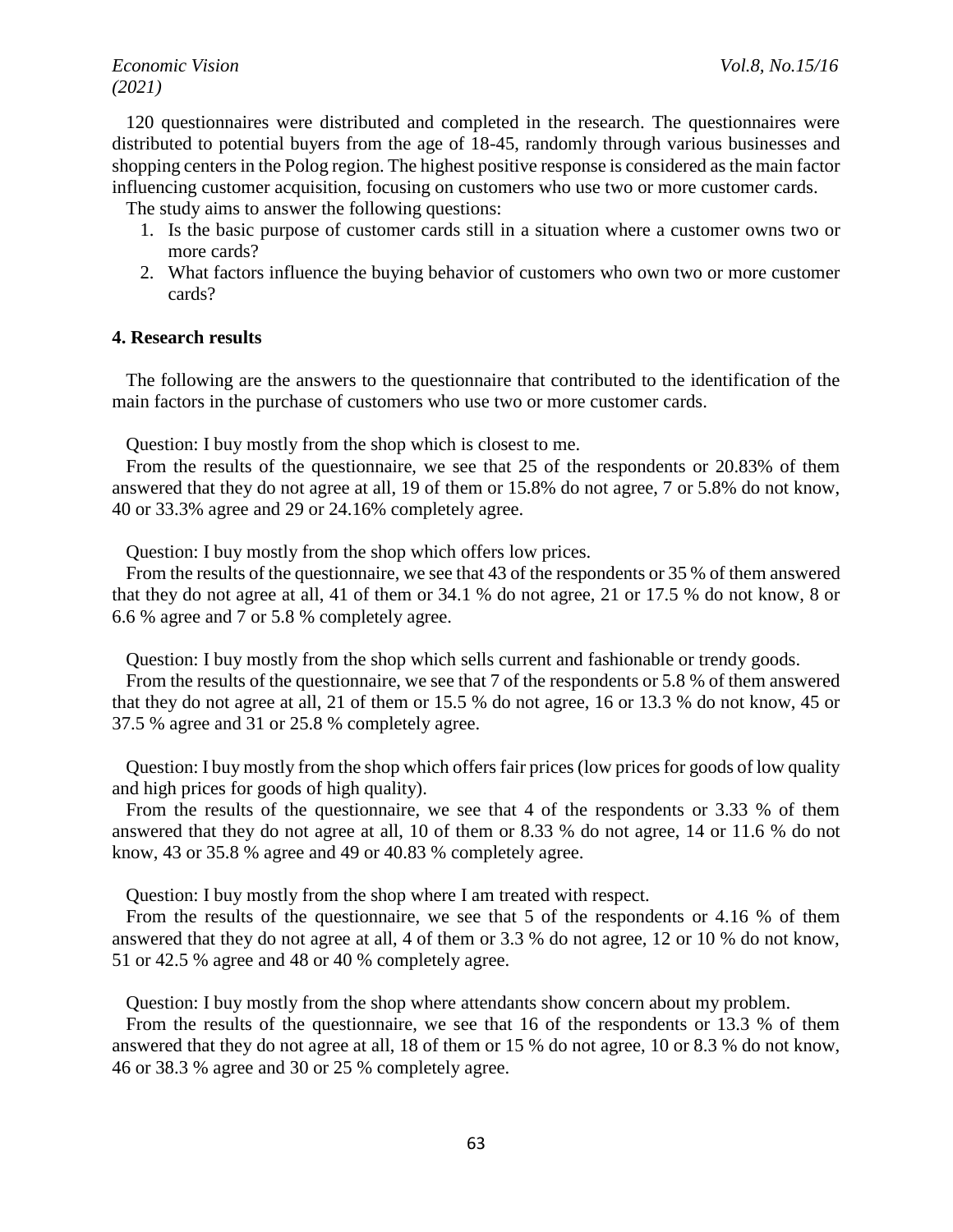Question: I buy mostly from the shop where I spend less time on my transaction

From the results of the questionnaire, we see that 10 of the respondents or 8.3 % of them answered that they do not agree at all, 23 of them or 19.1 % do not agree, 25 or 20.8 % do not know, 43 or 35.8 % agree and 19 or 15.8 % completely agree.

Question: I buy mostly from the shop which is located where transportation or transit is easier. From the results of the questionnaire, we see that 8 of the respondents or 6.6 % of them answered that they do not agree at all, 13 of them or 10.8 % do not agree, 3 or 2.5 % do not know, 53 or 44.1 % agree and 43 or 35.8 % completely agree.

Question: I buy mostly from the shop where the attendants are experts in the business.

From the results of the questionnaire, we see that 6 of the respondents or 5 % of them answered that they do not agree at all, 19 of them or 15.8 % do not agree, 10 or 8.3 % do not know, 62 or 51.6 % agree and 23 or 19.1 % completely agree.

Question: I buy mostly from the shop which offers additional services for free.

From the results of the questionnaire, we see that 4 of the respondents or 3.3 % of them answered that they do not agree at all, 18 of them or 15 % do not agree, 8 or 6.6 % do not know, 51 or 42.5 % agree and 39 or 32.5 % completely agree.

Question: I buy mostly from the shop which offers regular sales promotions.

From the results of the questionnaire, we see that no one strongly disagrees with this question, 5 of them or 4.16 % do not agree, 12 or 10 % do not know, 65 or 54.1 % agree and 37 or 30.8 % completely agree.

Question: I buy mostly from the shop which has the best rewards for loyal customers.

From the results of the questionnaire, we see that 6 of the respondents or 5 % of them answered that they do not agree at all, 7 of them or 5.8 % do not agree, 16 or 13.3 % do not know, 53 or 44.1 % agree and 38 or 31.6 % completely agree.

Question: I buy mostly from the shop which granted me the first card.

From the results of the questionnaire, we see that 4 of the respondents or 3.3 % of them answered that they do not agree at all, 19 of them or 15.8 % do not agree, 9 or 7.5 % do not know, 62 or 51.6 % agree and 26 or 21.6 % completely agree.

Question: I buy mostly from the shop where the needed items can easily be located.

From the results of the questionnaire, we see that 4 of the respondents or 3.3 % of them answered that they do not agree at all, 4 of them or 3.3 % do not agree, 5 or 4.1 % do not know, 63 or 52.5 % agree and 44 or 36.6 % completely agree.

Question: I buy mostly from shops which have granted me customer cards.

From the results of the questionnaire, we see that 7 of the respondents or 5.8 % of them answered that they do not agree at all, 28 of them or 23.3 % do not agree, 11 or 9.1 % do not know, 50 or 41.6 % agree and 24 or 20 % completely agree.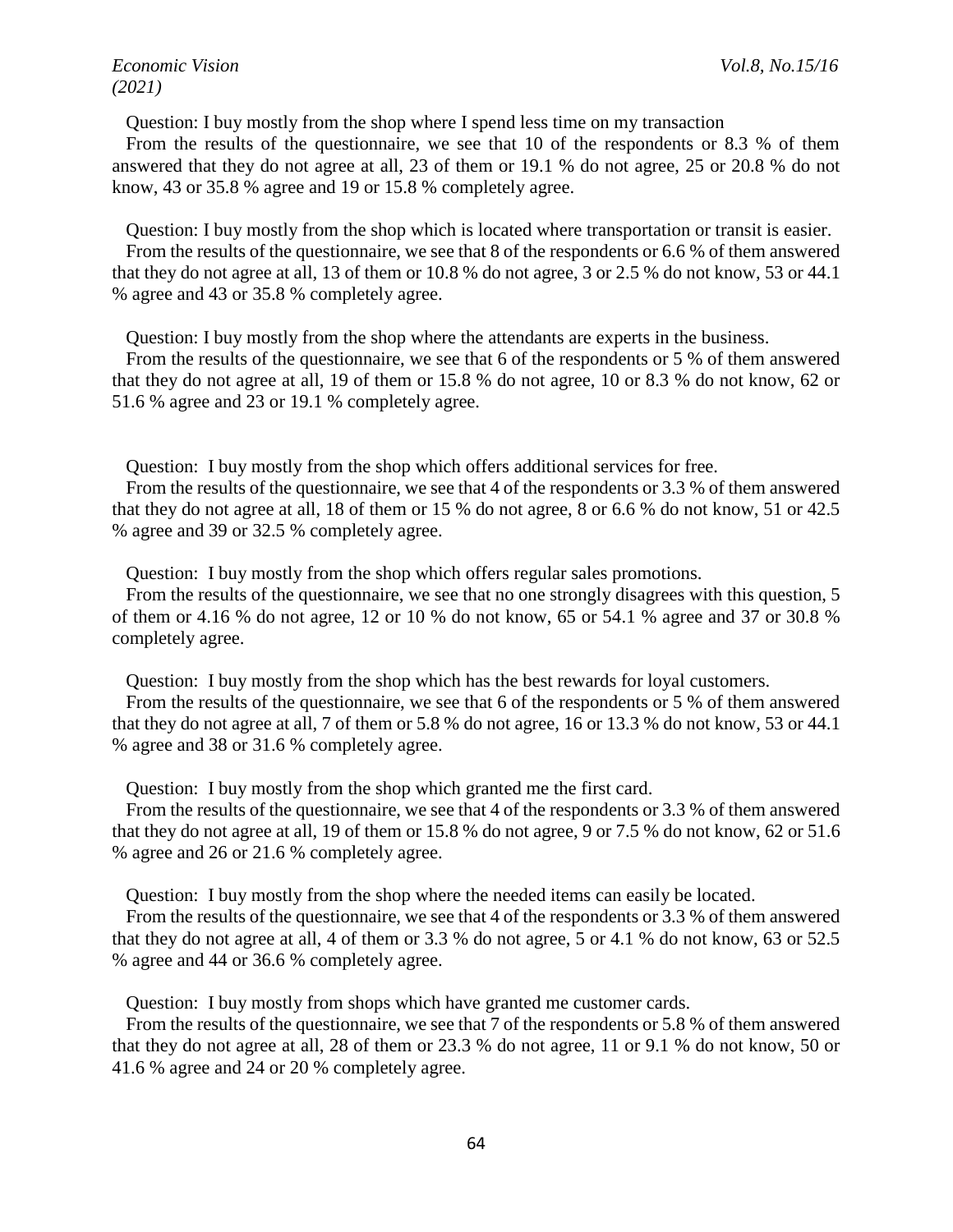### **5. Conclusions and recommendations**

From the results of this research, we understand the main factors that influence the behavior of consumers who use two or more regular customer cards in the Polog Region. From the answers to the questionnaires, we see that the most important factors influencing the purchase of consumers are fair prices (low prices for low-quality goods and high prices for high-quality goods), for which 40.8% of respondents have responded that they fully agree. Other important factors are also the respectful treatment by the sellers, to which 40% of the respondents answered that they fully agree; Ease of transport where 35% of respondents fully agree, free additional services 39% and rewards for loyal customers 38% of respondents fully agree.

So, despite providing regular customer cards, consumers do not have cards deliver the key factor in their purchasing decisions.

The paper will serve as a basis for further studies for students who are interested in learning more about consumer decision-making. Moreover, the research result will give competitors insight into how they can identify and retain their customers. It would also help businesses improve their strategies to predict their customers' buyer behavior.

## **Apendix I**

### **Questionaire**

Please, Answer The Following Questions as Thorough as Possible. How Do You Decide On Which Shop to Buy Your Goods and Services?

1.I buy mostly from the shop which is closest to me.

| a) Strongly disagree b) disagree c) don't know d) agree e) |  |  |  |  |
|------------------------------------------------------------|--|--|--|--|
| strongly agree <sub>∏</sub>                                |  |  |  |  |

2. I buy mostly from the shop which offers low prices.



3. I buy mostly from the shop which sells current and fashionable or trendy goods.

a) Strongly disagree b) disagree c) don't know d) agree  $e)$ strongly agree<sub>[</sub>

4. I buy mostly from the shop which offers fair prices (low prices for goods of low quality and high prices for goods of high quality).

a) Strongly disagree b) disagree c) don't know d) agree  $\epsilon$ strongly agree

5. I buy mostly from the shop where I am treated with respect.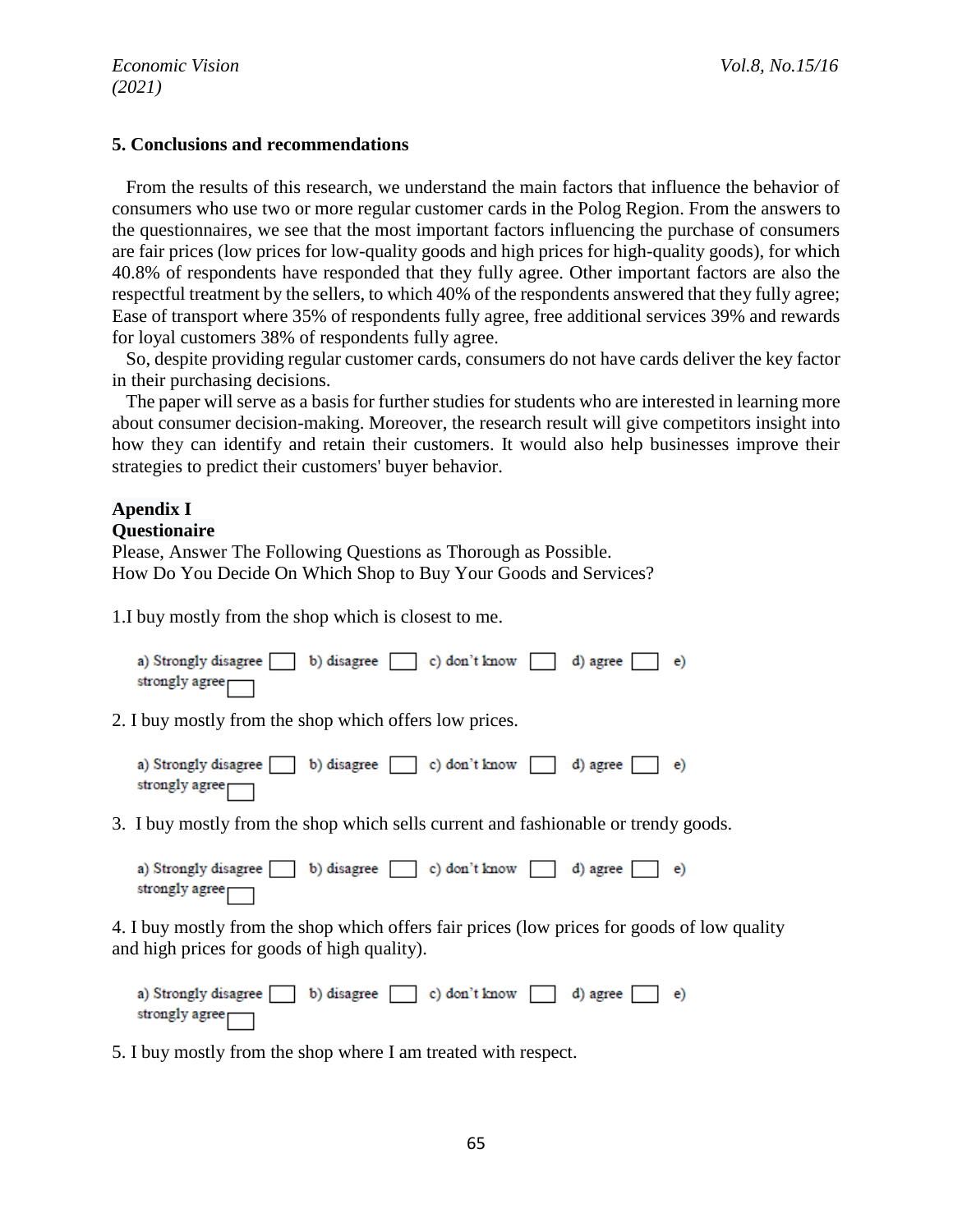| a) Strongly disagree b) disagree c) don't know d) agree e e e e b)<br>strongly agree $\Box$ |  |
|---------------------------------------------------------------------------------------------|--|
| 6. I buy mostly from the shop where attendants show concern about my problem.               |  |

a) Strongly disagree b) disagree c) don't know d) agree  $e)$ strongly agree

7. I buy mostly from the shop where I spend less time in my transaction.

a) Strongly disagree b) disagree  $\Box$  c) don't know d) agree  $e)$ strongly agree<sub>[</sub>

8. I buy mostly from the shop which is located where transportation or transiting is easier.

| a) Strongly disagree [b) disagree [c] c) don't know [d] agree [e] e) |  |  |  |  |
|----------------------------------------------------------------------|--|--|--|--|
| strongly agree                                                       |  |  |  |  |

9. I buy mostly from the shop where the attendants are experts in the area of business.

| a) Strongly disagree b) disagree c) don't know d) agree e e) |  |  |  |  |
|--------------------------------------------------------------|--|--|--|--|
| strongly agree                                               |  |  |  |  |

10. I buy mostly from the shop which offers additional services for free.

| a) Strongly disagree b) disagree c) don't know d) agree e e) |  |  |  |  |
|--------------------------------------------------------------|--|--|--|--|
| strongly agree <sub>Γ</sub>                                  |  |  |  |  |

11. I buy mostly from the shop which offers regular sales promotion.

| a) Strongly disagree b) disagree c) don't know d) agree e e) |  |  |  |  |
|--------------------------------------------------------------|--|--|--|--|
| strongly agree <sub>∏</sub>                                  |  |  |  |  |

12. I buy mostly from the shop which has the best rewards for loyal customers.

a) Strongly disagree b) disagree c) don't know d) agree  $e)$ strongly agree

13. I buy mostly from the shop which granted me with the first card.

b) disagree [ a) Strongly disagree  $\Box$  c) don't know d) agree  $e)$ strongly agree

14. I buy mostly from the shop where the needed items can easily be located.

a) Strongly disagree b) disagree c) don't know d) agree  $\epsilon$ strongly agree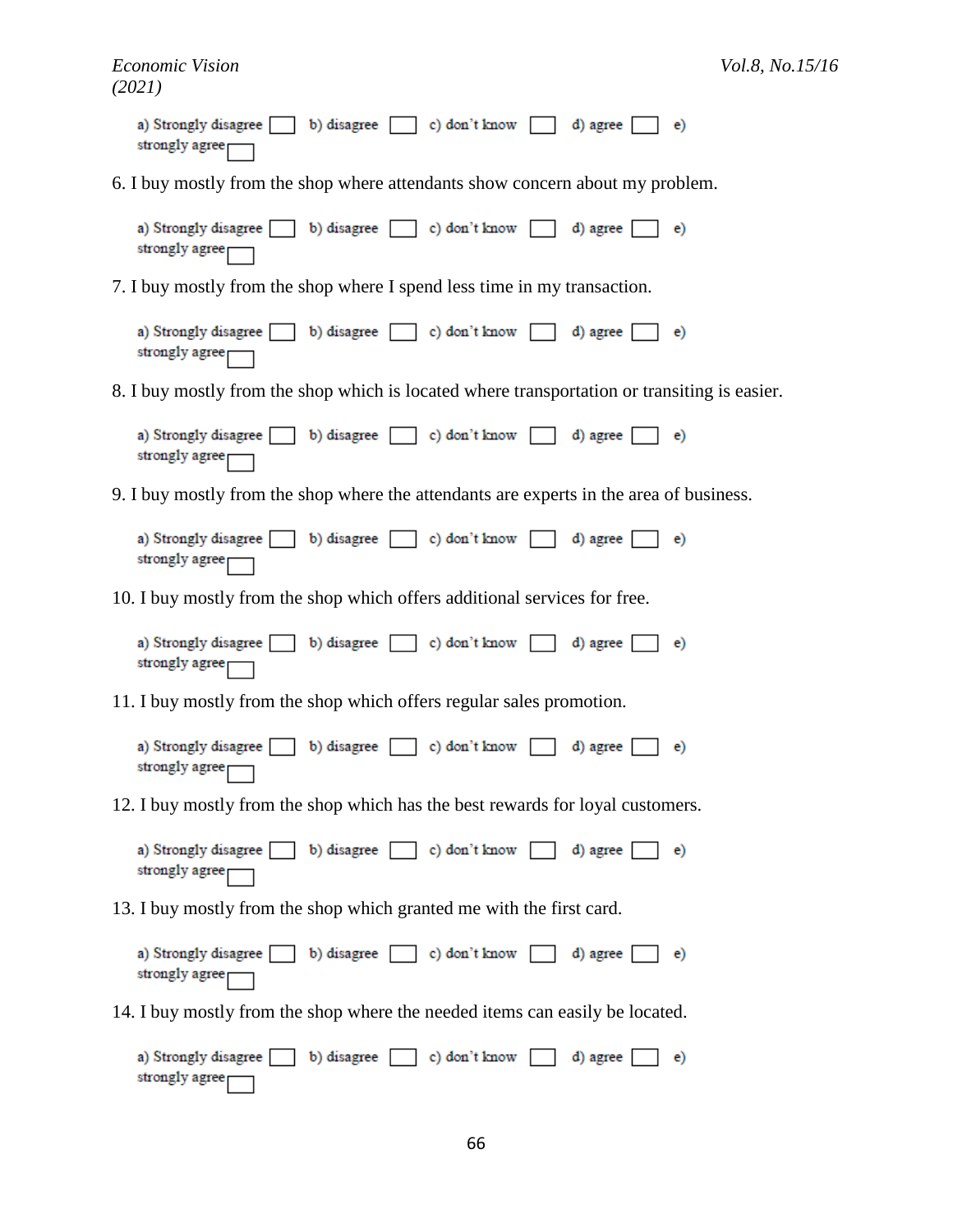15. I buy mostly from shops which have granted me with customer cards.

| a) Strongly disagree b) disagree c) don't know d) agree e e e b |  |  |  |
|-----------------------------------------------------------------|--|--|--|
| strongly agree                                                  |  |  |  |

Give one major reason why you buy mostly from a particular shop.

................................................................................................................................... 1. Gender: Male Female  $2.$  Age:  $0 - 18$  $18 - 45$  $45 +$ 3. How many regular customer cards do you have?  $\overline{\mathbf{0}}$  $\overline{1}$  $2+$ Thank you!

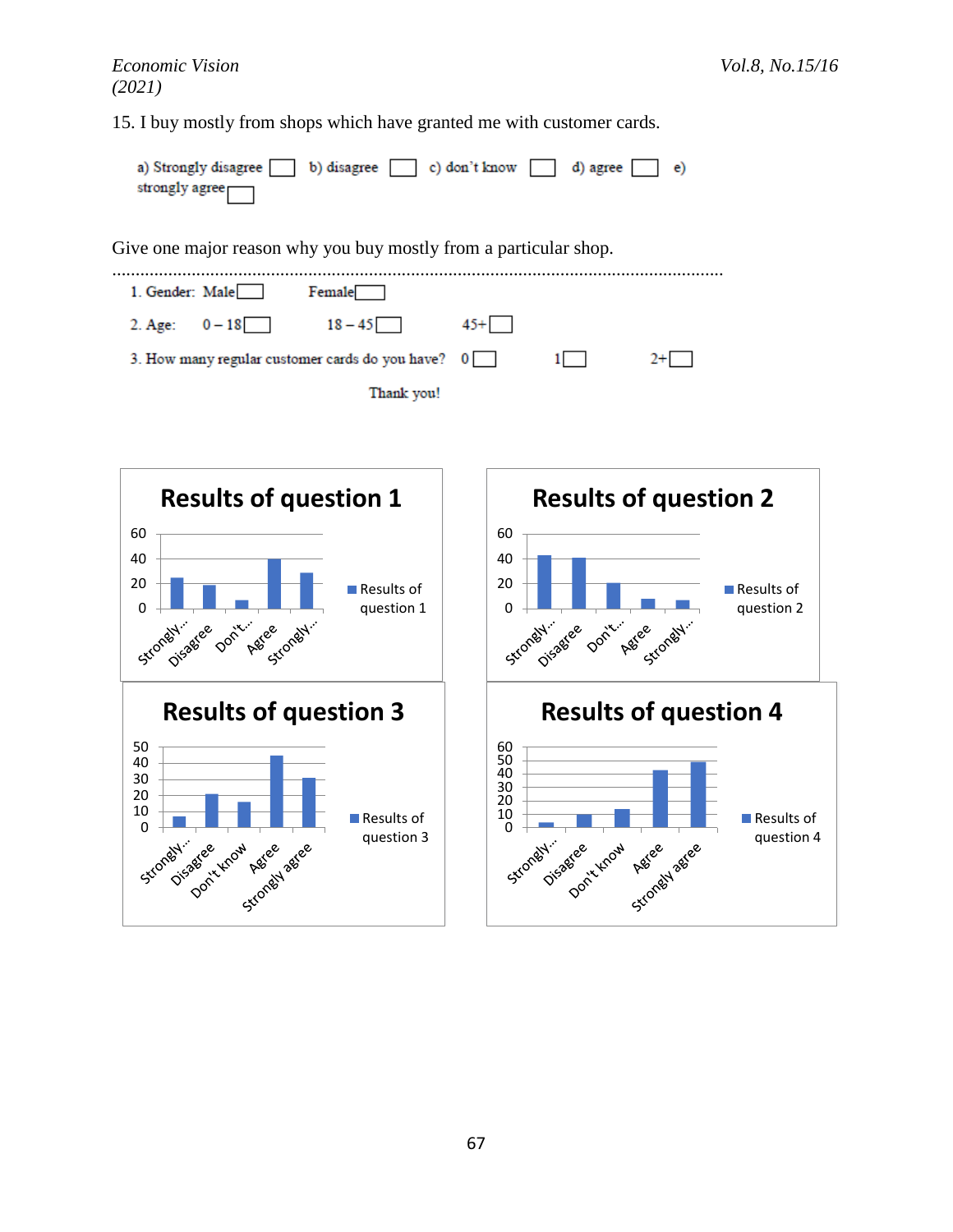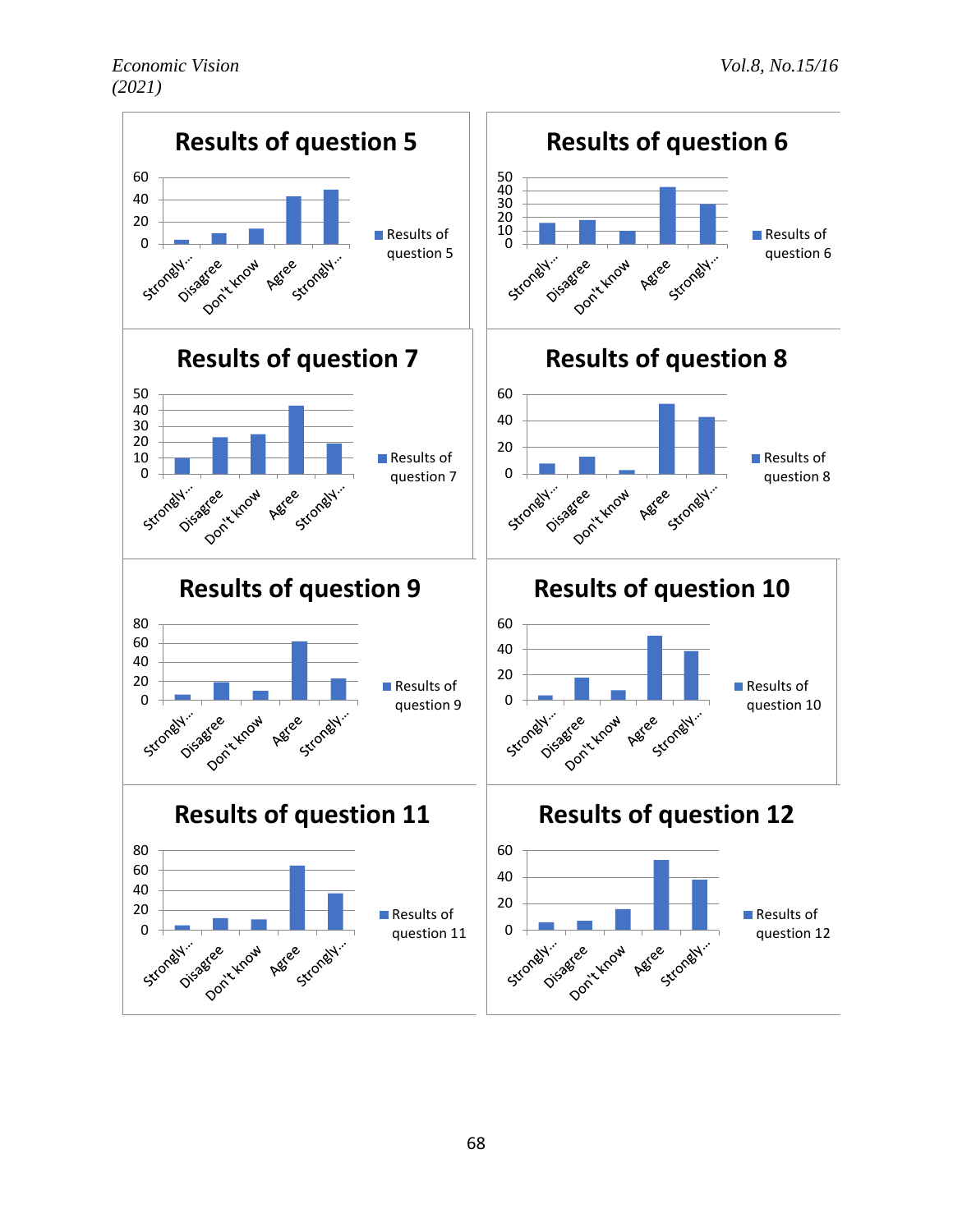

## **Apendix II**

## **Pyetësor**

Ju lutemi, përgjigjuni pyetjeve vijuese. Si vendosni se në cilën dyqan të blini mallrat dhe shërbimet tuaja?

1. Blej kryesisht nga dyqani që është më afër meje:

| a) Aspak nuk pajtohem $\Box$ b) Nuk pajtohem $\Box$           |  | c) Nuk e di $\Box$ d) Pajtohem $\Box$ |
|---------------------------------------------------------------|--|---------------------------------------|
| e) Plotësisht pajtohem                                        |  |                                       |
| 2. Unë blej kryesisht nga dyqani i cili ofron çmime të ulëta: |  |                                       |

a) Aspak nuk pajtohem b) Nuk pajtohem c) Nuk e di d) Pajtohem



3. Unë blej kryesisht nga dyqani që shet mallra aktualë ose të modës (të trendit):

| a) Aspak nuk pajtohem b) Nuk pajtohem c) Nuk e di d) Pajtohem d |  |  |
|-----------------------------------------------------------------|--|--|
| e) Plotësisht pajtohem                                          |  |  |

4. Unë blej kryesisht nga dyqani i cili ofron çmime të drejta (çmime të ulëta për mallra me cilësi të ulët dhe çmime të larta për mallra me cilësi të lartë):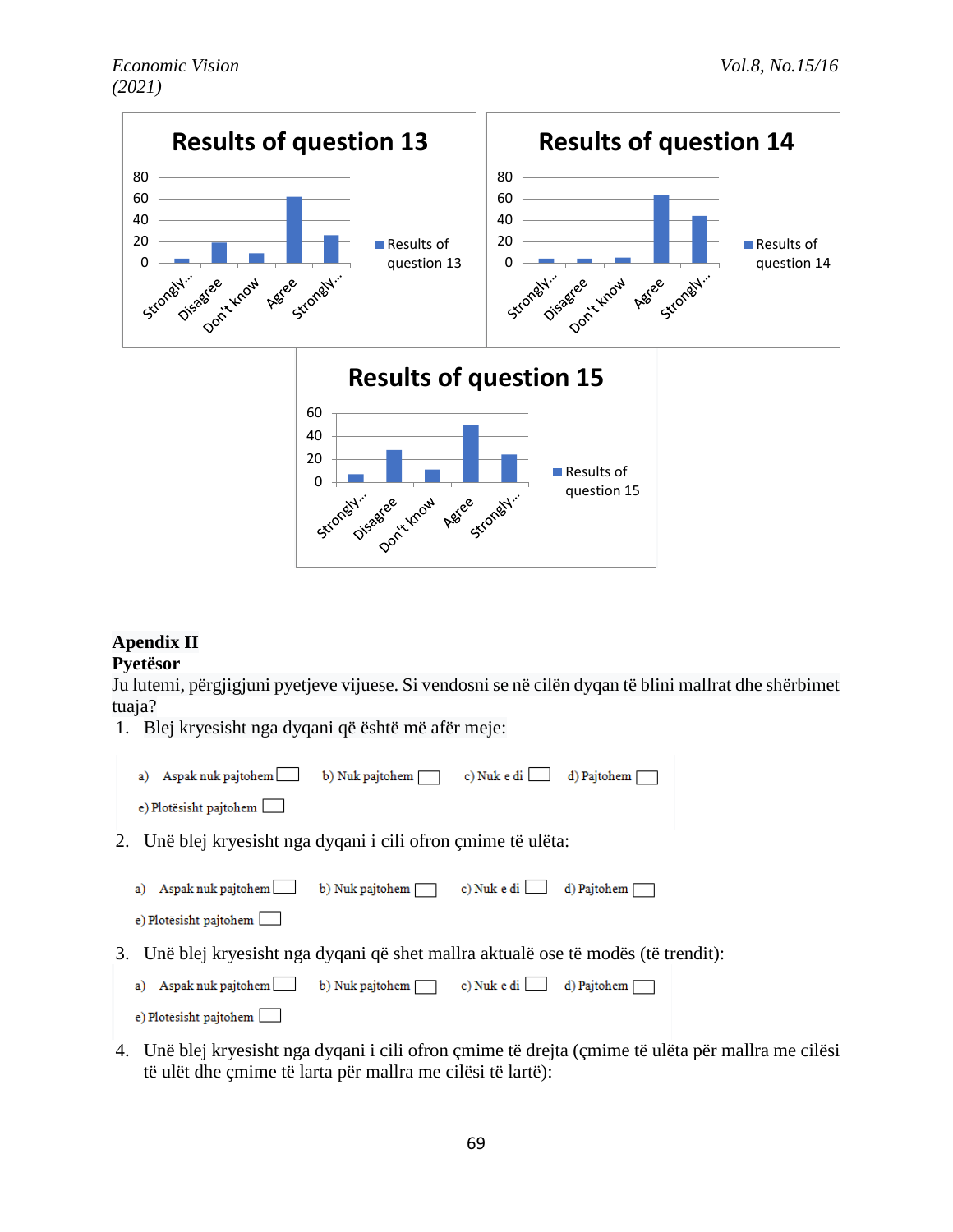|    | Aspak nuk pajtohem<br>b) Nuk pajtohem [<br>c) Nuk e di<br>d) Pajtohem<br>a)                                              |
|----|--------------------------------------------------------------------------------------------------------------------------|
|    | e) Plotësisht pajtohem                                                                                                   |
| 5. | Unë blej kryesisht nga dyqani ku trajtohem me respekt:                                                                   |
|    | a) Aspak nuk pajtohem b) Nuk pajtohem [<br>c) Nuk e di<br>d) Pajtohem [                                                  |
|    | e) Plotësisht pajtohem                                                                                                   |
| 6. | Unë blej kryesisht nga dyqani ku shoqëruesit tregojnë shqetësim për problemin tim:                                       |
|    | c) Nuk e di $\hfill\Box$<br>a) Aspak nuk pajtohem<br>b) Nuk pajtohem<br>d) Pajtohem                                      |
|    | e) Plotësisht pajtohem                                                                                                   |
| 7. | Unë blej kryesisht nga dyqani ku kaloj më pak kohë në transaksionin tim:                                                 |
|    | c) Nuk e di [<br>a) Aspak nuk pajtohem<br>b) Nuk pajtohem [<br>d) Pajtohem [                                             |
|    | e) Plotësisht pajtohem                                                                                                   |
|    | 8. Unë blej kryesisht nga dyqani i cili ndodhet aty ku transporti është më i lehtë:                                      |
|    | b) Nuk pajtohem<br>c) Nuk e di $\Box$<br>a) Aspak nuk pajtohem<br>d) Pajtohem                                            |
|    | e) Plotësisht pajtohem                                                                                                   |
| 9. | Unë blej kryesisht nga dyqani ku shoqëruesit janë ekspertë në fushën e biznesit:                                         |
|    | a) Aspak nuk pajtohem<br>b) Nuk pajtohem [<br>c) Nuk e di<br>d) Pajtohem [                                               |
|    | e) Plotësisht pajtohem [                                                                                                 |
|    | 10. Unë blej kryesisht nga dyqani i cili ofron shërbime shtesë falas:                                                    |
|    | b) Nuk pajtohem<br>c) Nuk e di [<br>Aspak nuk pajtohem<br>d) Pajtohem [<br>a)                                            |
|    | e) Plotësisht pajtohem                                                                                                   |
|    | 11. Unë blej kryesisht nga dyqani i cili ofron promovim të rregullt të shitjeve:                                         |
|    | c) Nuk e di<br>a) Aspak nuk pajtohem<br>b) Nuk pajtohem<br>d) Pajtohem                                                   |
|    | e) Plotësisht pajtohem                                                                                                   |
|    | 12. Unë blej kryesisht nga dyqani i cili ka shpërblimet më të mira për klientët besnikë:                                 |
|    | c) Nuk e di $\Box$<br>a) Aspak nuk pajtohem<br>b) Nuk pajtohem<br>d) Pajtohem [                                          |
|    | e) Plotësisht pajtohem                                                                                                   |
|    | 13. Unë blej kryesisht nga dyqani i cili më dha kartelën e parë (e cila ofron ulje çmimesh për<br>produkte të caktuara): |
|    | Aspak nuk pajtohem<br>c) Nuk e di<br>b) Nuk pajtohem [<br>d) Pajtohem [<br>a)                                            |
|    | e) Plotësisht pajtohem                                                                                                   |